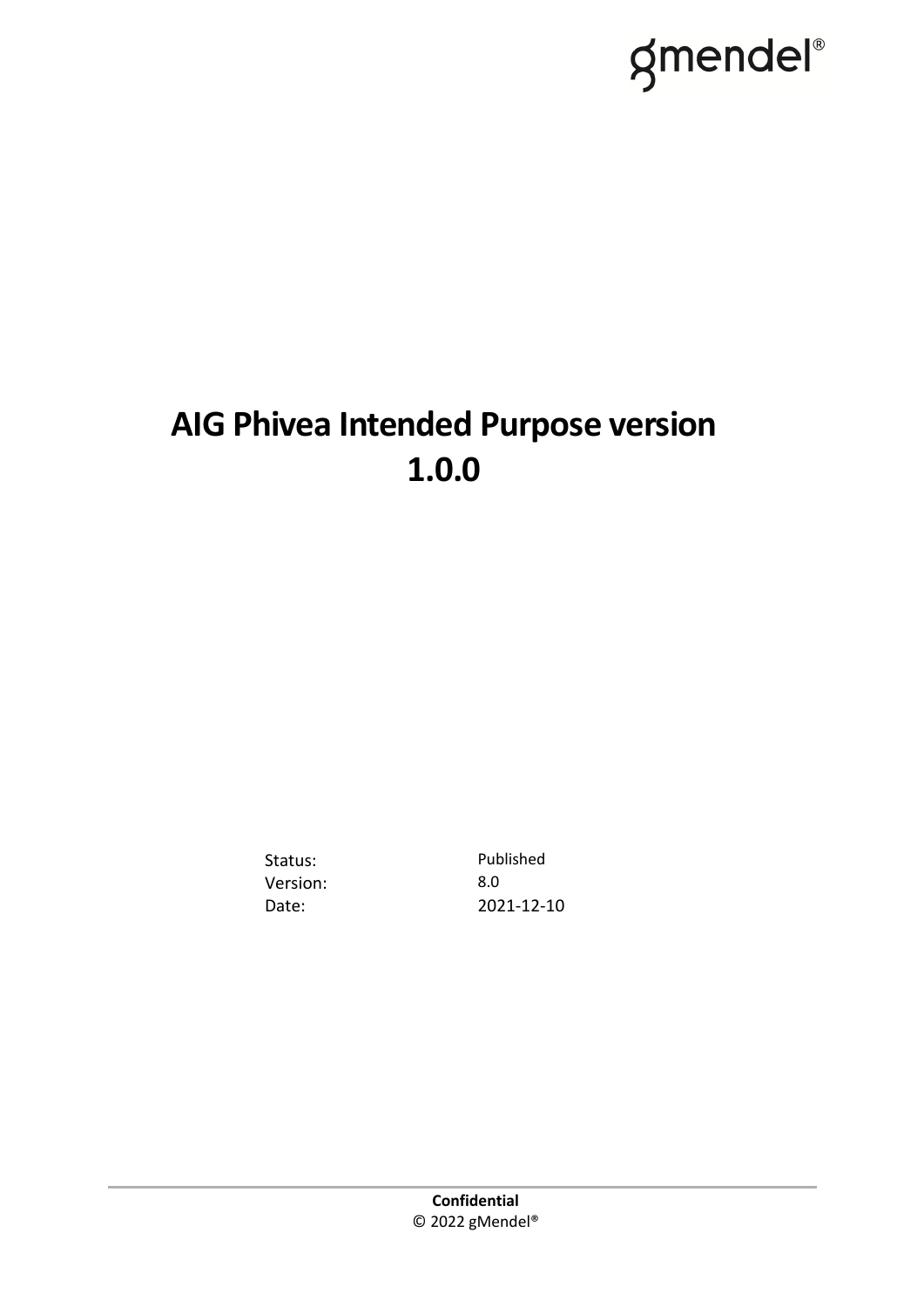

#### **Contents**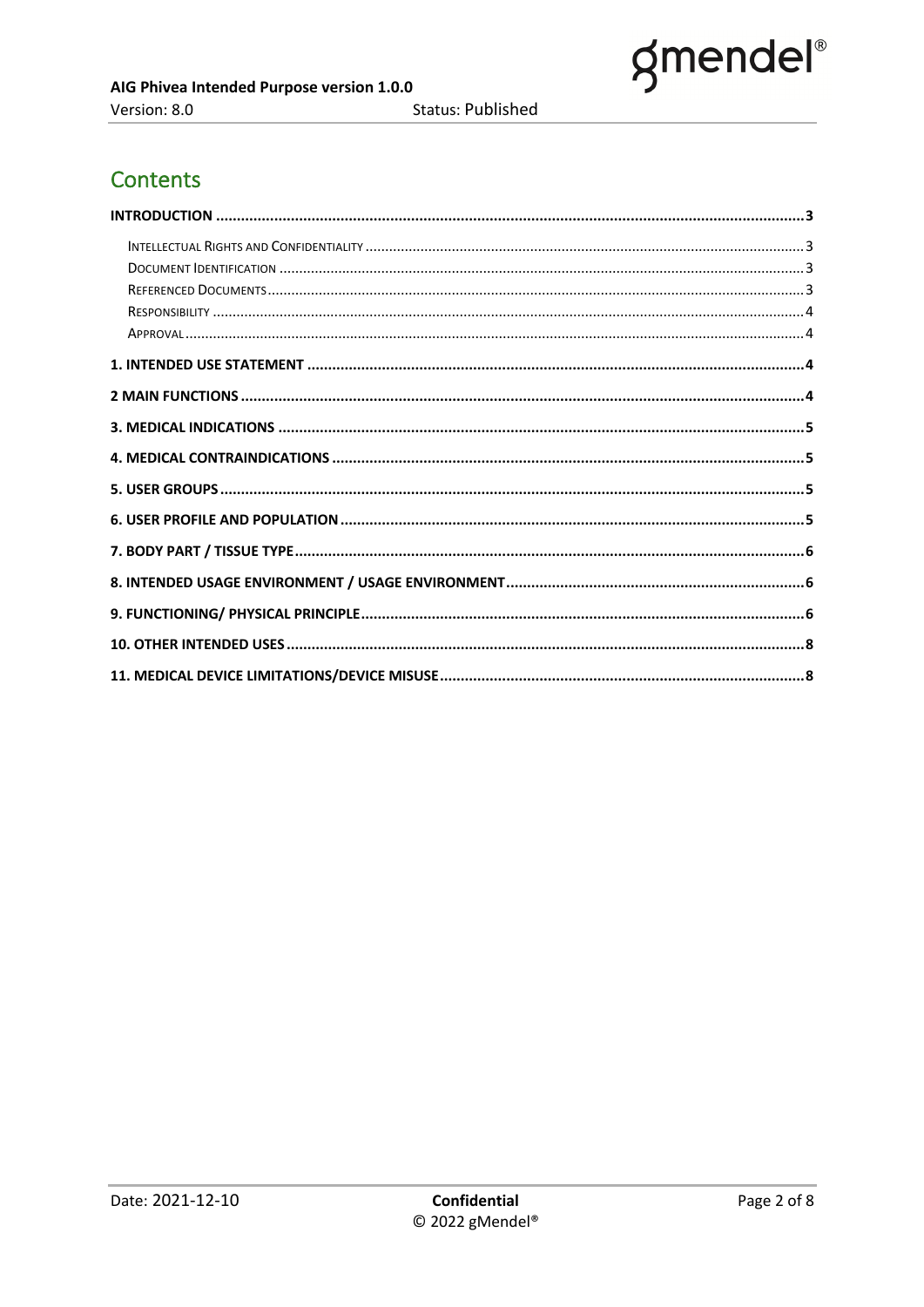

#### **Introduction**

This document specifies the intended purpose including the intended use of Phivea product/service. Intended Use (aka. Intended Purpose in EU) is a description of the use of a in vitro diagnostic (IVD) medical device.

PLC EU: 2017/746 (IVDR) defines Intended Purpose as

''intended purpose' means the use for which a device is intended according to the data supplied by the manufacturer on the label, in the instructions for use or in promotional or sales materials or statements or as specified by the manufacturer in the performance evaluation;

Intended purpose shall be documented very early in the PLC Product Realization Process and needs to be consistently managed and communicated along full product life cycle (PLC). Any changes, to already approved, intended use shall be done via change management process as it will directly impact product management plans including PLC Regulatory Strategy.

Intended purpose shall be also communicated to teams engaged in design and development activities as one of PLC Design and Development Inputs.

#### **Intellectual Rights and Confidentiality**

The content of this document constitutes the intellectual property of gMendel ApS and as such is subject to legal protection.

#### **Document Identification**

The content of this document was prepared in the following context.

| Product Name*            | Phivea      |
|--------------------------|-------------|
| Issuing<br>Organization* | gMendel ApS |

Table. Document - product identification information.

#### **Referenced Documents**

There are following documents referenced within the body of this document.

| <b>No</b> | Document* | Comment* |
|-----------|-----------|----------|
| <b>.</b>  | N/A       | N/A      |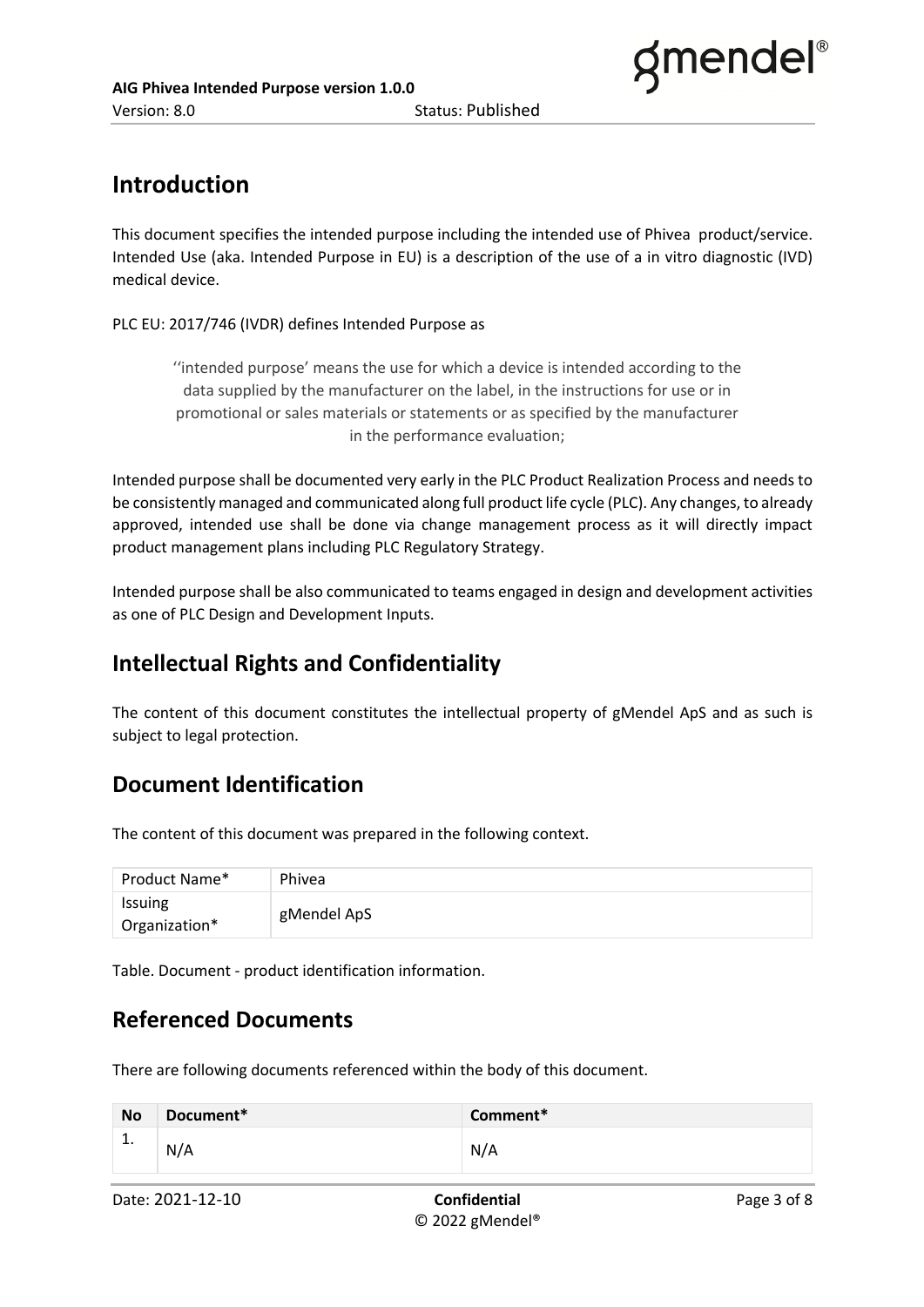Table. Referenced documents.

#### **Responsibility**

The below table presents the responsibility model using RACI model for the preparation of this document.

| <b>RACI model role</b>                                                                                       | $Role*$                                                     | Name, Surname*              |  |
|--------------------------------------------------------------------------------------------------------------|-------------------------------------------------------------|-----------------------------|--|
| Responsible*<br>responsible<br>people<br>for<br>document preparation                                         | 1. PLC<br>Medical<br>Professional<br>2. PLC Product Manager | 1. N/A<br>2. Zoran Velkoski |  |
| Accountable*<br>the person who has ownership<br>of the quality and the result of<br>the prepared document    | 1. PLC Product Manager                                      | 1. Zoran Velkoski           |  |
| <b>Consulted</b><br>the people who are consulted<br>and whose opinions are sought<br>in document preparation | 1. $N/A$                                                    | 1. N/A                      |  |
| <b>Informed</b><br>the people who are kept up to<br>date on document update                                  | 1. SDLC Project Manager                                     | 1. Tomasz Puk               |  |

Table. Document RACI model.

#### **Approval**

This document requires approval in writing as specified in PLC Control of Product Life Cycle Documents Procedure. Please, follow that procedure to approve the document with Approval tasks on ins2outs platform.

#### **1. Intended Use Statement**

Phivea is an in vitro screening software tool for diagnosis of genetic disorders based on DNA sequencing process. It offers screening tests capabilities, based on the data coming from third party genome sequencers. The screening test can be used to diagnose different genetic disorders or diseases specified in the Main Functions section of this document.

#### **2 Main Functions**

The table below presents the main high level functions of the system.

| No Feature | Description |
|------------|-------------|
|            |             |

Date: 2021-12-10 **Confidential** Confidential Page 4 of 8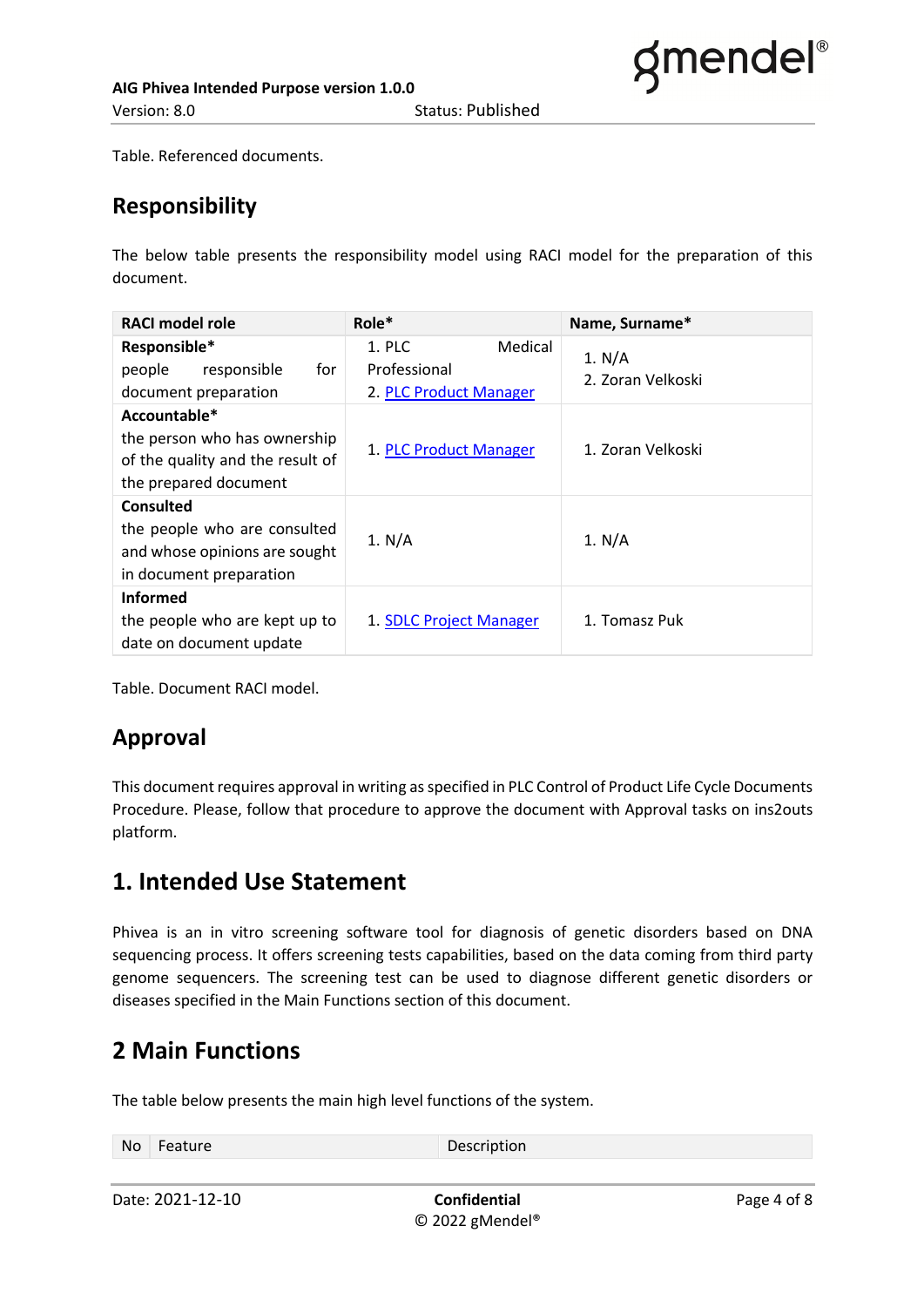

Version: 8.0 Status: Published

| that is presented to health care<br>personnel                          | Device is generating a screening report The device is generating a report that is used by<br>health care professionals to prepare final test<br>outcomes. |
|------------------------------------------------------------------------|-----------------------------------------------------------------------------------------------------------------------------------------------------------|
| Medical device is capable of screening<br>Klinefelter genetic disorder | The following genetic disorder will be screened by<br>the medical device:<br>1. Klinefelter                                                               |

Table. Main functions.

#### **3. Medical Indications**

This chapter presents medical indications for using this medical device.

- 1. As a screening test there is no specific medical indication specifying the situation in which the medical device can be used.
- 2. Some diagnosed conditions are specific to one sex only
	- a. Klinefelter male

#### **4. Medical Contraindications**

This chapter presents medical contraindications which should exclude using this medical device.

1. As Phivea is a screening tool, it should not be used in the situations, where a medical decision would be taken based on the outcomes of this device alone.

#### **5. User Groups**

This chapter presents different user groups which will be using the medical device.

| User Group*           | Description                                                                                                                                                                                        |
|-----------------------|----------------------------------------------------------------------------------------------------------------------------------------------------------------------------------------------------|
| Laboratory specialist | A health care professional person working in a laboratory with the proper<br>training and knowledge in place, on using the medical device, as well as it<br>accessories.                           |
| Medical specialist    | A health care professional specialized in the disease (in this case Klinefelter<br>syndrome) that will receive the report and will adjust future tests to finally<br>diagnose the genetic disorder |
| Patient               | A person, who will be screened with the help of the device vs. specified<br>genetic disorders or diseases.                                                                                         |

Table. User groups.

#### **6. User Profile and Population**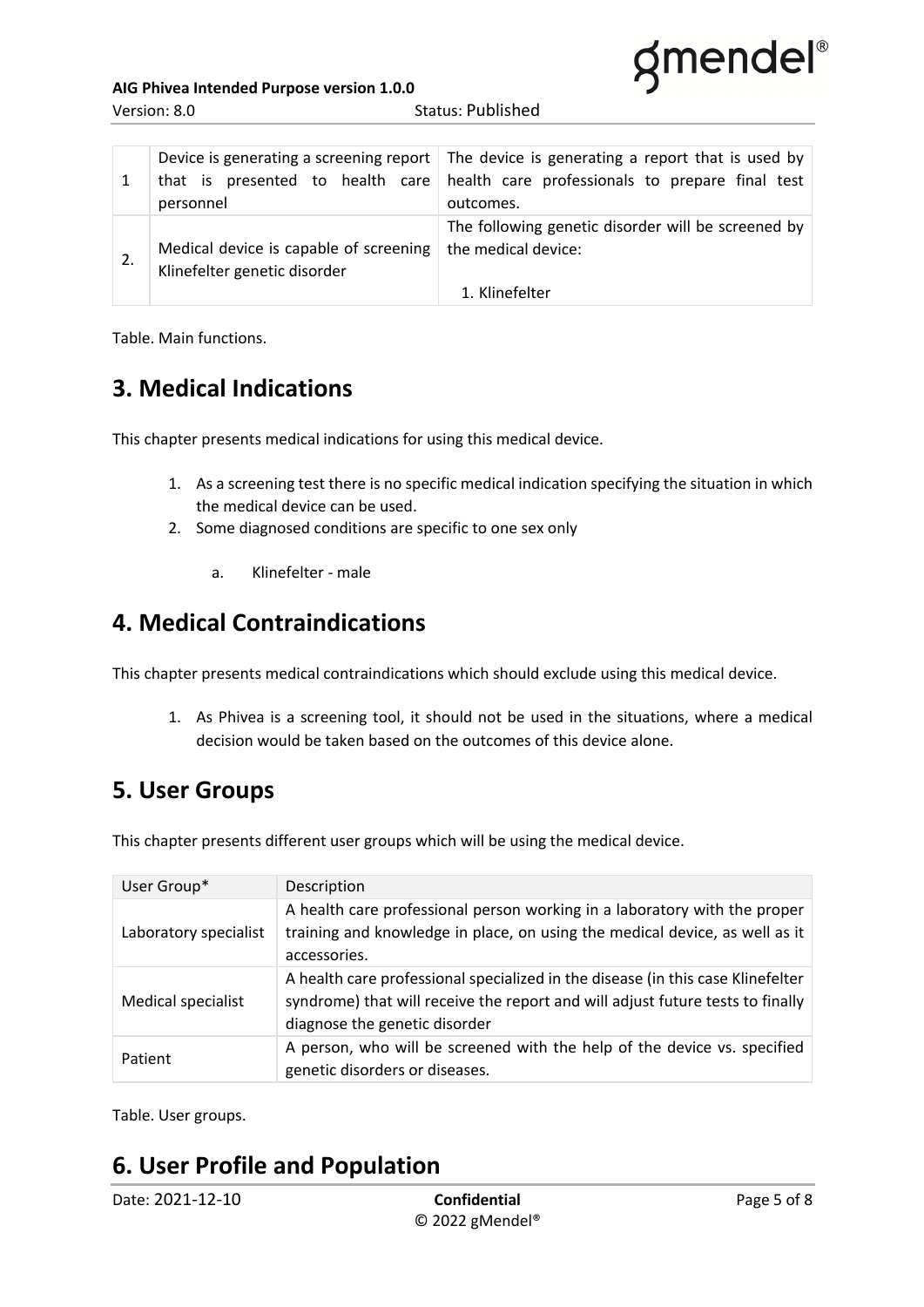This chapter provides more thorough analysis for the User Groups from the previous chapter from profile and population perspective.

| User Group*     | User Profile and Population Analysis*                                                                                                                                                                                                                                                                                                                                                                                                     |
|-----------------|-------------------------------------------------------------------------------------------------------------------------------------------------------------------------------------------------------------------------------------------------------------------------------------------------------------------------------------------------------------------------------------------------------------------------------------------|
| Postnatal group | 1. Newborns - the device will be used for the screening Klinefelter<br>syndrome in newborns.<br>2. Children and pre-puberty - the device will be used for the screening<br>Klinefelter syndrome of such a patient.<br>3. Teenagers and puberty - the device will be used for the screening<br>Klinefelter syndrome of such a patient.<br>4. Adults - the device will be used for the screening Klinefelter syndrome<br>of such a patient. |

Table. User profile and population analysis.

## **7. Body Part / Tissue Type**

This chapter provides information to what body part, types of tissue the medical device will be applied to.

The device is software-as-a-medical-device in vitro screening medical device and it is not directly applied to any body part or tissue type. Still, the procedure of preparing the samples required taking biological samples to extract the genetic material from. However, the biological sample will be taken non-invasively using:

1. Buccal swab - for all user profiles.

### **8. Intended Usage Environment / Usage Environment**

This chapter describes the intended usage environment for this medical device.

The device is to be used in a laboratory where the screening tests are conducted. The device can operate at a legal manufacturer's laboratory, or at any third party laboratories managed by independent vendors. The device operating in a laboratory, but without any specific requirements for a sterile environment. This is due to the fact that it is a purely a software-as-a-medical device solution and requires only IT connection to the laboratory area. If applicable, the device shall be located outside of the sterile part of the laboratory, connected only via means of IT network or cabling. On the other hand, the device operates in the secure perimeter of the laboratory, thus it is within security perimeter of the device operator. Its exposure to external security threats should be limited in that manner.

## **9. Functioning/ Physical Principle**

This chapter presents the principles of the operations of the device and its mode of action.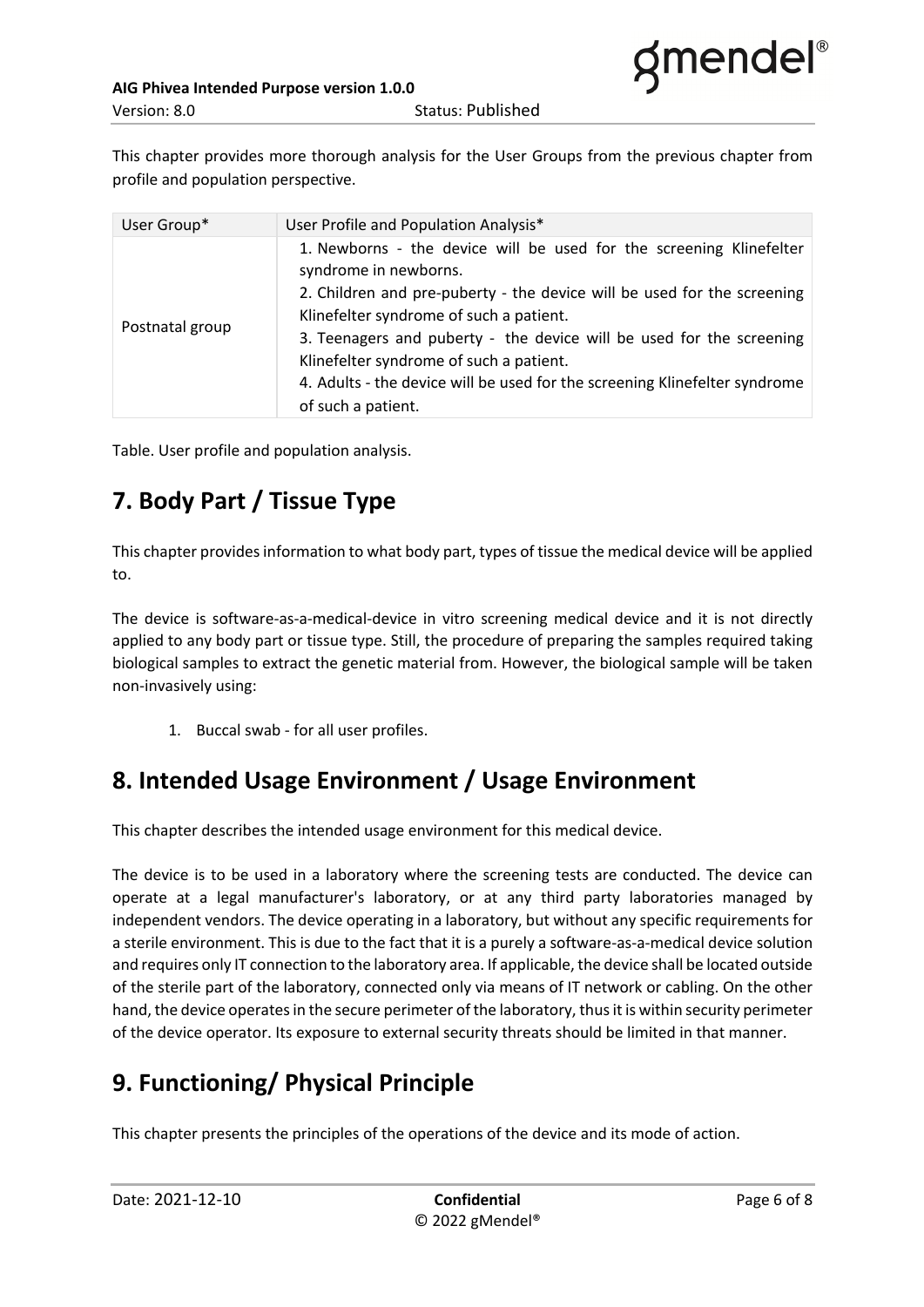The procedure of arriving at the diagnosis outcomes is divided into two main phases:

- 1. Phase one primer-designing, that is outside of the boundaries of the device.
- 2. Phase two DNA-sequencing, that is outside of the boundaries of the device.
- 3. Phase three diagnosis based on DNA sequence, that is within the boundaries of the device.

#### **Phase One: Primer-designing**

A laboratorian within a laboratory takes the following actions within that procedure:

- 1. Search for gene of interest at ncbi.com and download fasta-file.
- 2. Fasta-file is inserted in BLAST alignment to check for double appearance within genome.
- 3. Fasta-file is inserted in primer3plus.com to search for primers.
- 4. Primers are selected based upon CG-level, size, melting temperature and hairpin.
- 5. Primers are check within the chromosome for appearance.
- 6. Receive primers and temperature gradient run is carried out by PCR and gel electrophoresis.
- 7. Select possible fitted primers.

#### **Phase Two: DNA-sequencing**

A laboratorian within a laboratory takes the following actions within that procedure:

- 1. Receives genetic material in the form of buccal swab.
- 2. Prepares for DNA extractions, extract DNA and measure DNA concentration and DNA quality.
- 3. Prepares and performs of PCR 1 (10 cycle PCR).
- 4. Prepares and performs PCR 2 (25 cycles PCR and provides barcoding of the sample).
- 5. Prepares and preforms gel electrophoresis and Qubit measurement.
- 6. Preparation of sequencing library.
- 7. Performs e.g. ONT\* based DNA sequencing with Flow Cell or Flongle.
- 8. Uploads the data to Phivea via the Phivea Ingress Interface for further processing.

Personal information is already after pseudonymisation before entering into the Phase Two, and the linkage between the file and an individual is achieved by barcoding mechanism.

#### **Phase Three: Screening**

At this moment the responsibility of Phivea product starts.

- 1. Phivea takes the sequencer data via Phivea Ingress Interface.
- 2. Phivea performs initial data validation for correctness and consistency criteria.
- 3. Phivea performs filtering, barcode detection, and performs classification of sequences.
- 4. Phivea performs classification per barcoded sample and chromosome.
- 5. Phivea counts and detects anomalies.